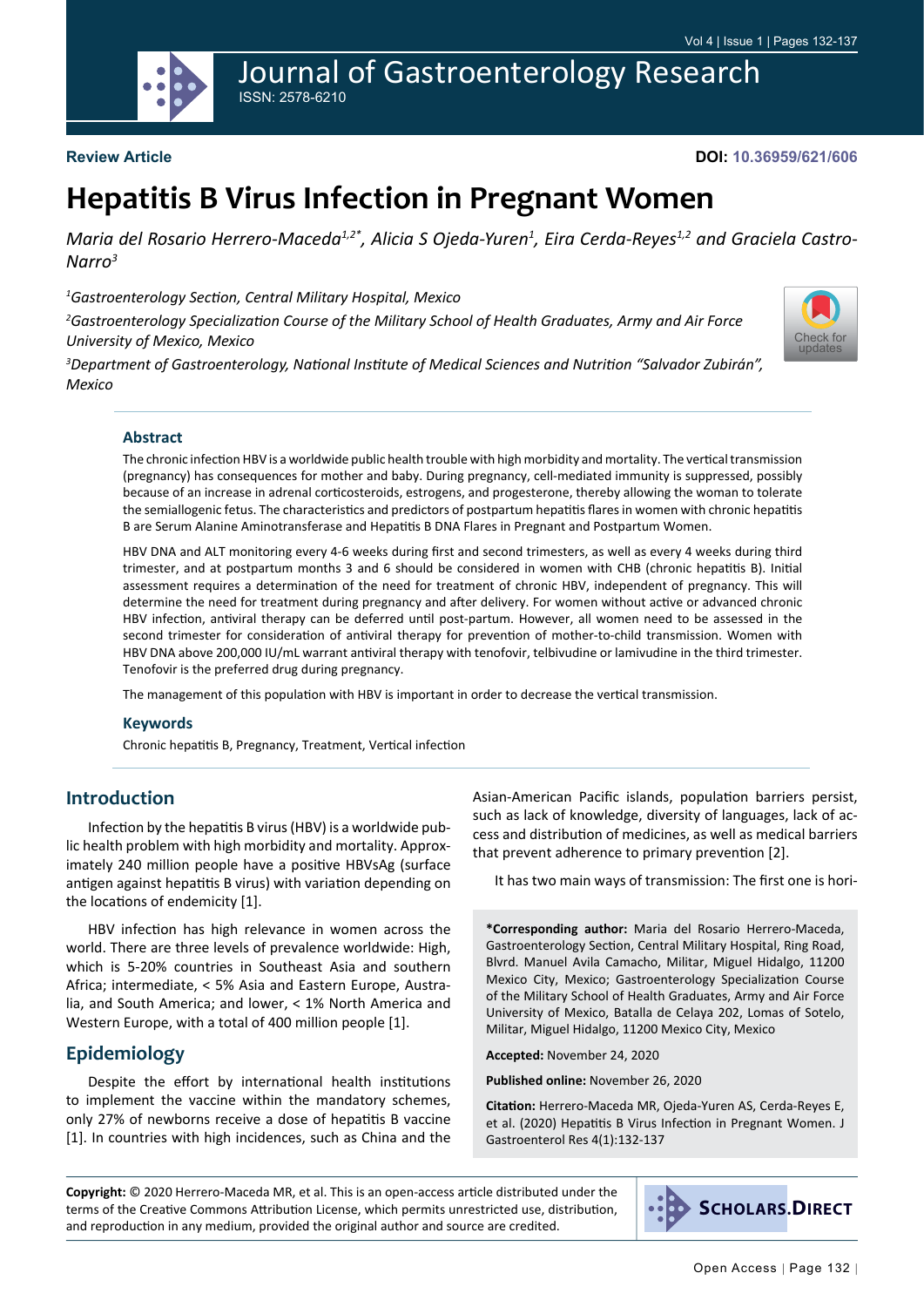zontally through sexual contact or by percutaneous infection. It has drawn attention in Asian countries, especially South Korea, for its increase associated with the use of acupuncture as an alternative treatment, in addition to the report of the elevated use of intravenous drugs and the use of tattoos. The second one is through vertical transmission (pregnancy) that has consequences for both the mother and the product [3].

A study in San Francisco revealed that 1.8% of the female population, with a mean age of 37-years old, has hidden HVB infection from the general population and only 2% is known of carrying HIV, none without receiving treatment. Besides, this study identified harmful activities such as toxic consumption of alcohol and the use of recreational drugs [4].

From 2008 to 2012 in the United States, demographic information of 15, 205 women with HBsAg positive were gathered in the cities of New York, Michigan, Minnesota, Florida, and Texas through the Perinatal Hepatitis B Prevention Programs (PHBPPs). The median age was 29 years, the prenatal screening test of HBsAg was taken at a median of 27 weeks pre-delivery, and 11,293 (74.3%) women were of foreign origin. HBeAg(e Antigen Hepatitis B Virus) and/or HBV DNA (Hepatitis B Virus Deoxyribonucleic Acid) testing were obtained for 2,794 (19.8%) pregnancies during four PHBPPs, 0.38% (17,023 of 4,468,773) of prevalence was obtained in women with HBsAg positive and was higher among nonresident women from (2.0% to 8.7%), except from South Asia which was 0.4%, and Africa (3.4%) [5].

In 2013, the prevalence of AgsVHB was 5.49% in a population of pregnant women in China. They divided the population into two groups: Under 20 and over 20-years. They found that the population over 20-years of age had a prevalence of 5.54% compared to the group under 20 years of age (1.30%). Also, they concluded that the most common genotype was the hepatitis C virus (HCV) [6]. Wang carried out a population-based study of women with a desire to become pregnant (15-49-years) in rural areas of China, where low immunity was reported to persist despite including the HBV vaccine in their scheme since 1992. 90% of women with chronic HBV infection were unaware of being carriers and only 7.4% received antiviral treatment, resulting in a very high risk of transmission to their future babies [7].

Its prevalence has been declining in areas of high vaccination, but only 27% of newborns receive a dose of the hepatitis B vaccine. The number of deaths from chronic liver disease or hepatocellular carcinoma (HCC) related to hepatitis B has increased between 1990 and 2013 by 33% (> 686,000 cases worldwide) [1].

In some studies carried out in Africa, for example in Nigeria, there is a prevalence of 4.7% (Osazuwa) and in Uganda of 6.8% (Namirembe), not including patients infected with HIV (Human Inmunodeficiency Virus). In Ethiopia, a study was carried out in 2014 with 421 pregnant patients, reporting a prevalence of HBVsAg of 2.4% in patients aged 18 to 24 years (Dabsu); while in the Sub-Saharan Africa in Wolaita Zone, the prevalence of HBVsAg among pregnant women was 49 (7.3%). Also, the history of multiple sexual partners; surgical

procedure, genital mutilation, and teeth extraction were statistically associated with HBV [8].

## **Natural History of Disease and Immunity in Women**

There are several routes of transmission: Intrauterine, childbirth, and the postpartum. Although the virus crosses the placental barrier through some cells, the mode of transmission with the greatest impact is considered to be birth, mainly due to exposure to maternal blood and fluids.

The National Institute of Health (NIH) defined three stages in the natural history of chronic hepatitis B infection):

- 1. Immune tolerance: This phase lasts between two to four weeks in healthy individuals but it lasts often several decades in those infected during birth or in early childhood. During this phase, active viral replication occurs where the secretion of HBeAg is present and high levels of serum HBV DNA are detected without symptoms and with no significant elevation in serum alanine aminotransferase (ALT). An immunologic response may then develop when HbeAg is secreted, but HBV DNA levels decrease in blood along with the number of infected cells. When it is acute, this stage can last only a few weeks, however, it can become chronic and last over 10 years [9].
- 2. The second phase is the immunoactive phase, and is defined by intermittent flares of hepatitis demonstrated with an increase in serum ALT, with flares leading liver damage, liver decompensation and even liver cirrhosis [9].
- 3. In the phase of seroconversion, active viral replication is stopped by the host's immune response. The patients become HBeAg-negative and it can be found anti-HBeAg antibodies while HBV DNA lowers to undetectable levels. Almost 50% have HBeAg negative within 5 years of diagnosis and 70% at 10-years. However, the outcome depends on liver damage or slight levels of HBsAg (which could mean a hidden infection) [9].

In general, 8-20% of patients with chronic HBV disease have an incidence of progression to cirrhosis in 5 years. The main cause of HCC is chronic HBV in countries with a high prevalence of this infection, such as Korea, China, India, and Turkey. In 40% of chronic patients, HBV infection can progress and increase the risk of HCC [10]. Although, it has been found in its pathophysiology that other factors such as the host gender are related to the progression of the disease. There is a ratio of 2:1 between males and females with cirrhosis because of chronic HBV infection, while the incidence of HCC is three to six times higher in men than women [9]. Also, sexual hormones play an important role in the outcome of this disease between males and females. In a clinical trial, it was identified that female mice had lower levels of HbsAg that were increased after testosterone was administrated. It has been associated that a greater amount of testosterone in males and the male-testosterone supplement affects in different amount the liver androgen receptors in male and female mice, but not because of estrogen inhibitory modulation [11]. During pregnancy, cell-mediated immunity is suppressed,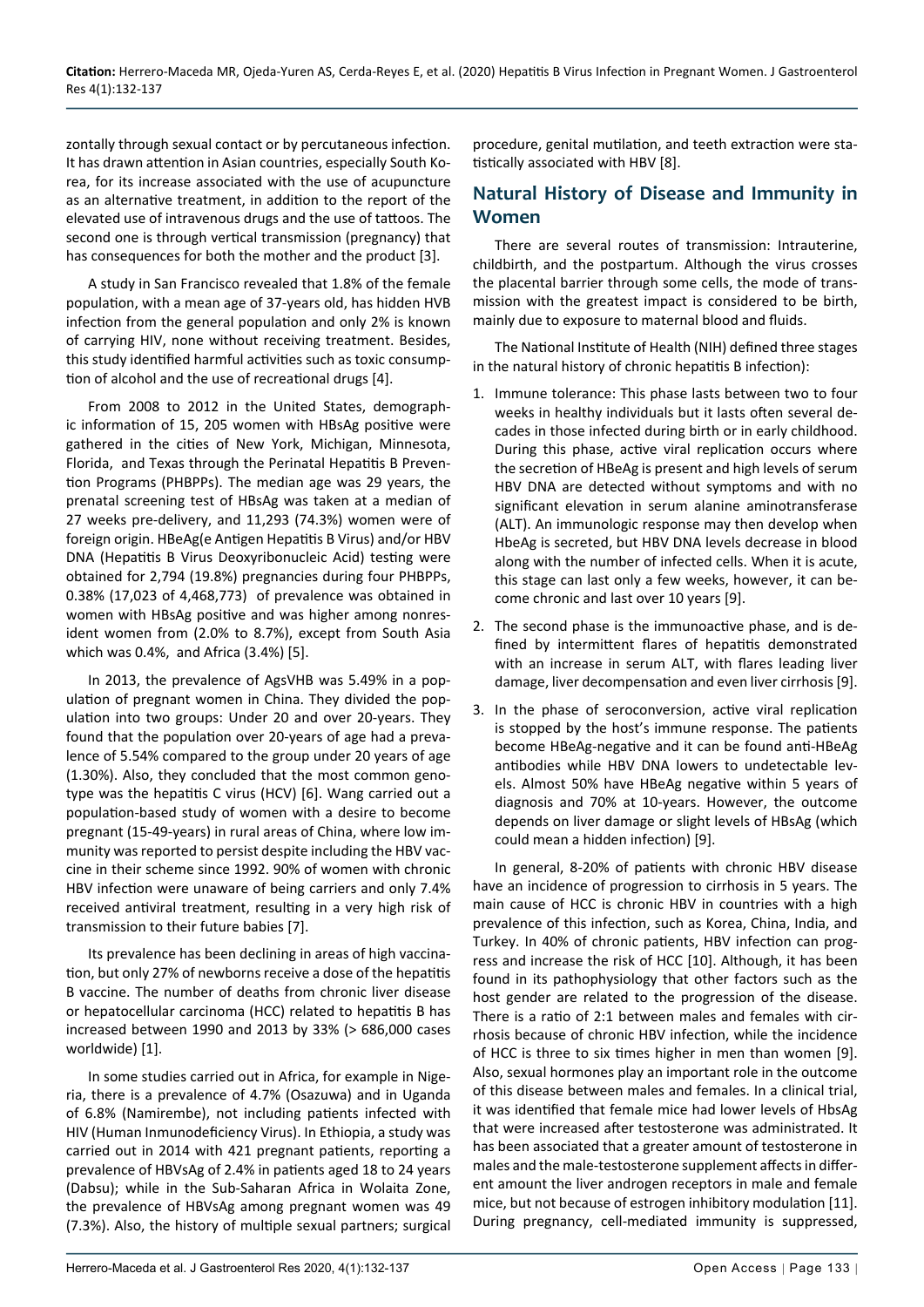<span id="page-2-0"></span>

possibly because of an increase in adrenal corticosteroids, estrogens, and progesterone, thereby allowing the woman to tolerate the semiallogenic fetus [12]. See [Figure 1](#page-2-0) [12].

## **Clinical Manifestations**

The clinical characteristics of hepatitis B in pregnant women are not well defined. The natural history and its clinical traits are mediated by the interactions of the virus with the immune system. Non-specific innate immunity and HBV-specific acquired immunity have an important role in viral clearance. Also, during pregnancy, the immunological tolerance response to the fetus, such as hormonal changes, may have an important role in viral replication.

During the period of 2006-2012, patients with acute HVB were studied and followed in the Infectious Disease Hospital of Jinan. The group of individuals chosen for the study were pregnant and non-pregnant patients which was of the same sex and age at admission, discharge, and follow-up, and their demographic data, clinical manifestations, and results of laboratory tests were compared. During the studied period, there were a total of 618 patients with acute hepatitis B, 22 pregnant patients, and 87 non-pregnant patients. It was observed that, in pregnant patients, the prodromal fever was less common, serum ALT levels were lower, HBsAg has a > 250 IU/mL rate, and serum bilirubin levels were higher than in non-pregnant patients. 18.2% of pregnant patients and 4.6% of non-pregnant patients were still HBsAg positive after

a mean of 7 months of follow-up; also pregnant patients had a relative risk of HBsAg positive of 4.6. Finally, pregnant patients had a mean HBsAg seroclearance days of 145.0 while non-pregnant patients had 80.0, showing a delay seroclearance in the first group. Therefore it was concluded that pregnancy might be a possible risk of chronicity following acute HBV infection [13].

In some studies, only HBV DNA levels have been reported and in some, the presence of HBV DNA could not be determined. Although there is a lower seroconversion during pregnancy, HBV commonly not considered a maternal mortality factor. Also, there is no specific association between hepatitis B and the presence of placenta previa, gestational diabetes, or preterm delivery [14,15].

The decrease of corticosteroid levels after childbirth causes fast changes in immunological status from suppression to activation during the postpartum, therefore these changes are consider triggers of hepatitis B flares. It is reported that the incidence of ALT flares varies between 0.3% and 9% among women with chronic HBV without treatment, and it is defined as mild (0.5 times the ULN [Upper Limit of Normal]) or moderate (0.10 times ULN) [16].

Patients with possible postpartum ALT flares could be divided into three subpopulations:

1. Patients with active CHB (Chronic Hepatitis B) who are on antiviral therapy during pregnancy and continue with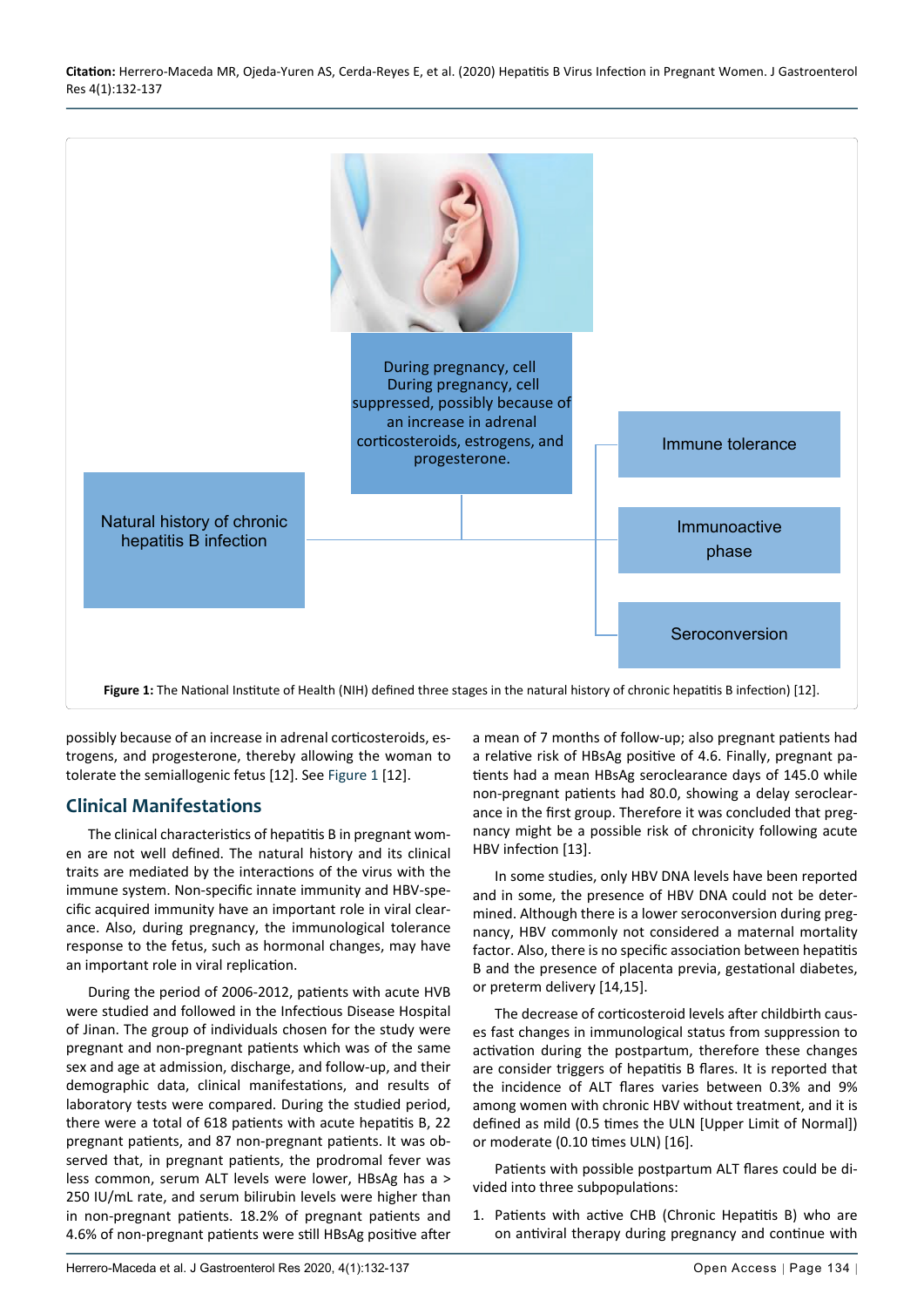postpartum treatment (on-treatment flares) [16].

- 2. Patients who are in the immune tolerance phase and are being treated with antiviral therapy for the prevention of vertical transmission before delivery. These patients discontinue treatment postpartum [16].
- 3. Patients who are not on antiviral therapy, neither during pregnancy nor postpartum until ALT flares, with antiviral therapy provided after a severe flare [16].

However, 25.45% of postpartum hepatitis B flares have been described in mothers without prior antiviral treatment and are more likely to occur in HBeAg-positive patients. These flares can happen after 3 months of delivery, asymptomatic, and they resolve spontaneously. Although, it is still a problem because there is few data to guide the treatment of flare events and to give supported recommendations. Primarily, ALT flares and exacerbations occur in patients with HBV DNA levels > 5 log10 IU/mL at delivery and ALT level or detectable levels of HBV DNA before delivery are independent risk factors for postpartum ALT events [12,16].

#### **Treatment**

It is important to remember that this infection in pregnant patients should be considered in the binomial (mother and child) since it is important to consider vertical transmission in patients with an e positive antigen, that implicates a 70% to 90% risk [17]. To start treatment for HBV infection in pregnant women, it has to be ruled out first other causes of altered liver biochemistry, such as fatty liver of pregnancy, other hepatotropic virus infections, or HELLP (Hemolysis, Elevated Liver Enzymes, Low Platelet Count) syndrome.

Patients of childbearing age without fibrosis can plan a pregnancy and it may be wise to advise to delay therapy until the baby is born. But if they are in advanced fibrosis, it must be a planned pregnancy with the follow-up of the obstetrician and hepatologist [1].

The PegIFNa (Alfa Peginterferon) is contraindicated during pregnancy. There are no adequate and well-controlled studies of LAM (Lamividune), ADV (Adefovir), and ETV (Entecavir) in pregnant women [1]. Reproduction studies in animals and humans with TDF (Tenofovir Disoproxil Fumarate) and telbivudine (LdT) support that no there is no harm to the fetus due to these drugs [1]; although TDF should be the first choice, because of its better resistance profile and more extensive safety data in pregnant HVB positive [18-20].

It should be considered that the FDA (Food and Drug Administration) has classified Entecavir category C in pregnancy, and TDF, as well as tenofovir alafenamide fumarate (TAF) as category B. There are variable schemes but it is recommended to start treatment in all pregnant women with high HBV DNA levels (200,000 IU / ml) or HBsAg levels (4 log10 IU / ml), antiviral prophylaxis with TDF should start at week 24-28 of gestation, and continue for up to 12 weeks after delivery [1].

In some studies, it has been observed that only 33% of patients continue with negative viral loads, and the rest return to their normal levels of viremia when the treatments are suspended [1,21].

Therefore, it is important to individualize the treatment according to the situation of the pregnant patient. In cases where there is no response and the severity is extreme, the patient should be considered for liver transplantation [1].

In November 2016, TAF was approved by the FDA. Its antiviral efficacy is similar to that of TDFbut at a lower dose. Both of them are nucleotides that inhibits reverse transcriptase from HBV pre-genomic RNA (Ribonucleic Acid) [22].

Two phase III, controlled, double-blind clinical trials were made to demonstrate non-inferiority between TDF and TAF, including 873 patients with positive e antigen. Two groups were randomized: One with TAF 25 mg/day and the other with TDF 300mg/day. Both showed normal levels of ALT in 76% vs. 67%, and a decrease of antigen e (14% vs. 12%) in the groups of TAF and TDF [22]. There are no studies with TAF in pregnant patients, so its use is not currently recommended.

In Thailand, a multicenter, double-blind clinical trial was performed in HBeAg positive pregnant women with an alanine aminotransferase level of 60 IU or less per liter. A total of 331 women were enrolled and divided randomly into two groups: The first group (168 women) were given tenofovir disoproxil fumarate (TDF) and the second (163 women) was given placebo from 28 weeks of gestation to 2 months postpartum. At enrollment, the median gestational age was 28.3 weeks, and the median HBV DNA level was 8.0  $log_{10}$  IU per milliliter. There were 322 deliveries (97% of the participants) and 319 singleton births, two twin pairs, and one stillborn infant; 1.3 hours was the median time from delivery to the administration of the hepatitis B immune globulin and 1.2 hours median time for the hepatitis B vaccine. Also, the babies received the hepatitis B vaccine at 1, 2, 4, and 6 months. At the start, the (HBsAg) was measured with positive status in the infant and confirmed by the HBV DNA level at 6 months of age. It was found that none of the 147 infants in the TDF group were infected in comparison with 3 of 147 in the placebo group. The rate of adverse events did not differ significantly between groups. The incidence of a maternal ALT> 300 IU per liter after discontinuation of the trial regimen was 6% in the TDF group and 3% in the placebo group [23].

In another study, Nucleo (t) side analogues (NAs) were administered as adjunctive therapy to interrupt the mother-tochild transmission (MTCT) of hepatitis B virus (HBV), although the efficacy and safety of this approach is subject to controversy. Another meta-analysis of 9228 mother-infant-pairs in 59 studies was made to evaluate the efficacy and safety of NAs treatment during pregnancy and they studied the differences among distinct agents and initiation trimesters. The observation was that NAs decreased the risk of MTCT, evidenced by the seropositivity HBsAg and HBV DNA in newborns. There were no differences in the efficacy of interrupting HBV MTCT among lamivudine, telbivudine, and tenofovir disoproxil fumarate. NA was more effective when administered from the second than from the third quarterly showed by HBV DNA, but this effect was not seen by HBsAg. There was no higher risk for the newborns with the antiviral treatment started in the second trimester than started in the third trimester evaluated by weight, length, and malformation rate of newborns; therefore it was concluded that the antiviral treatment can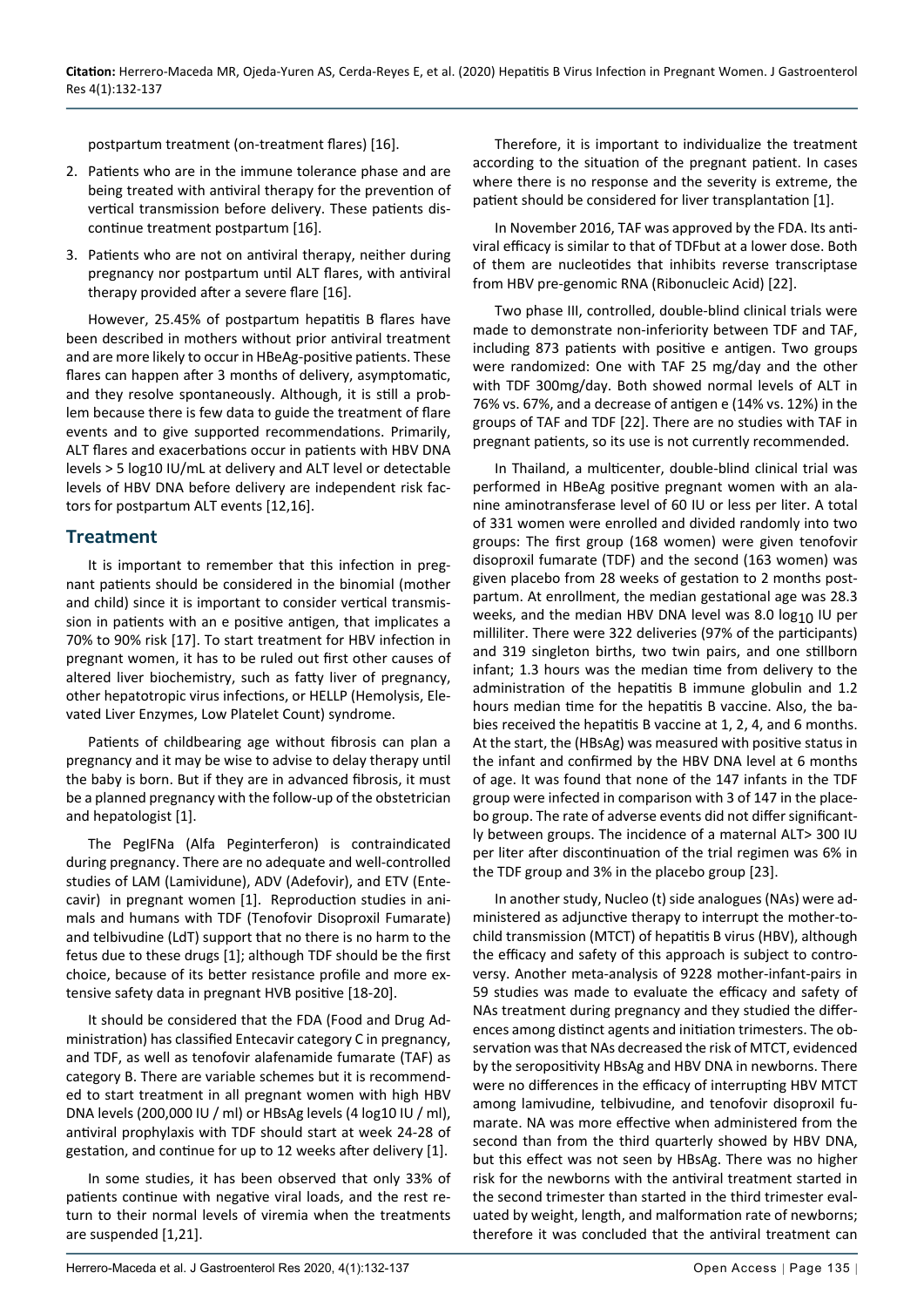<span id="page-4-0"></span>

be applied in the second trimester without safety concerns. Lamivudine, telbivudine, and tenofovir disoproxil fumarate are equally effective in blocking HBV MTCT [24]. In HBsAg-positive patients women or on TDF-based treatment or prophylaxis breastfeeding is not contraindicated [1].

The treatment for pregnant women with HBV is summarized in [Figure 2](#page-4-0) [1,25].

## **Prevention**

Therefore, the instructions of the World Health Organization (WHO) in the use of immunoglobulin and vaccination must be followed. There is limited data but the HBV vaccine is not contraindicated during pregnancy since there is no evidence of fetus damage. It can be applied in any semester of pregnancy and with three applications for the baby: The first one at the moment of birth, the second one month after birth, and the third at 6 months of age [26].

For unvaccinated persons who have been exposed to hepatitis B, it is indicated the HBV immunoglobulin and the vaccine. Immunoglobulin provides passive immunity that lasts for 3-6 months, as long as high concentrations of antibodies from human serum continue. Within the first two weeks after exposure to the virus, it is recommended the application of 500 IU (10 ml) of intravenous infusion, and it can be re-administered every 2 months until seroconversion is obtained [26].

## **Conclusions**

Hepatitis B infection has negative impacts on pregnancy outcomes and leads to higher rates of pregnancy-related complications.

In the setting of pregnancy in general, ALT has been reported to be lower than in non-pregnancy settings with low rates of ALT flare during this period. ALT flares during postpartum have been more commonly described, but reported rates are highly variable (2-62%), as a result of differences in definitions for flare, patient baseline characteristics, and antiviral therapy.

HBV infection should always include treatment for the binomial since it is a maternal disease with vertical transmission to the product. The treatment is based on international clinical guidelines with Nucleus (t) side analogues (NAs) from the second semester and depending on the viral load. Postpartum management of patients who have received antiviral therapy during pregnancy is less challenging because many of them will discontinue treatment if they are still at the immune tolerance phase. Based on previous studies suggesting that the majority of ALT events occur within 12 weeks postpartum.